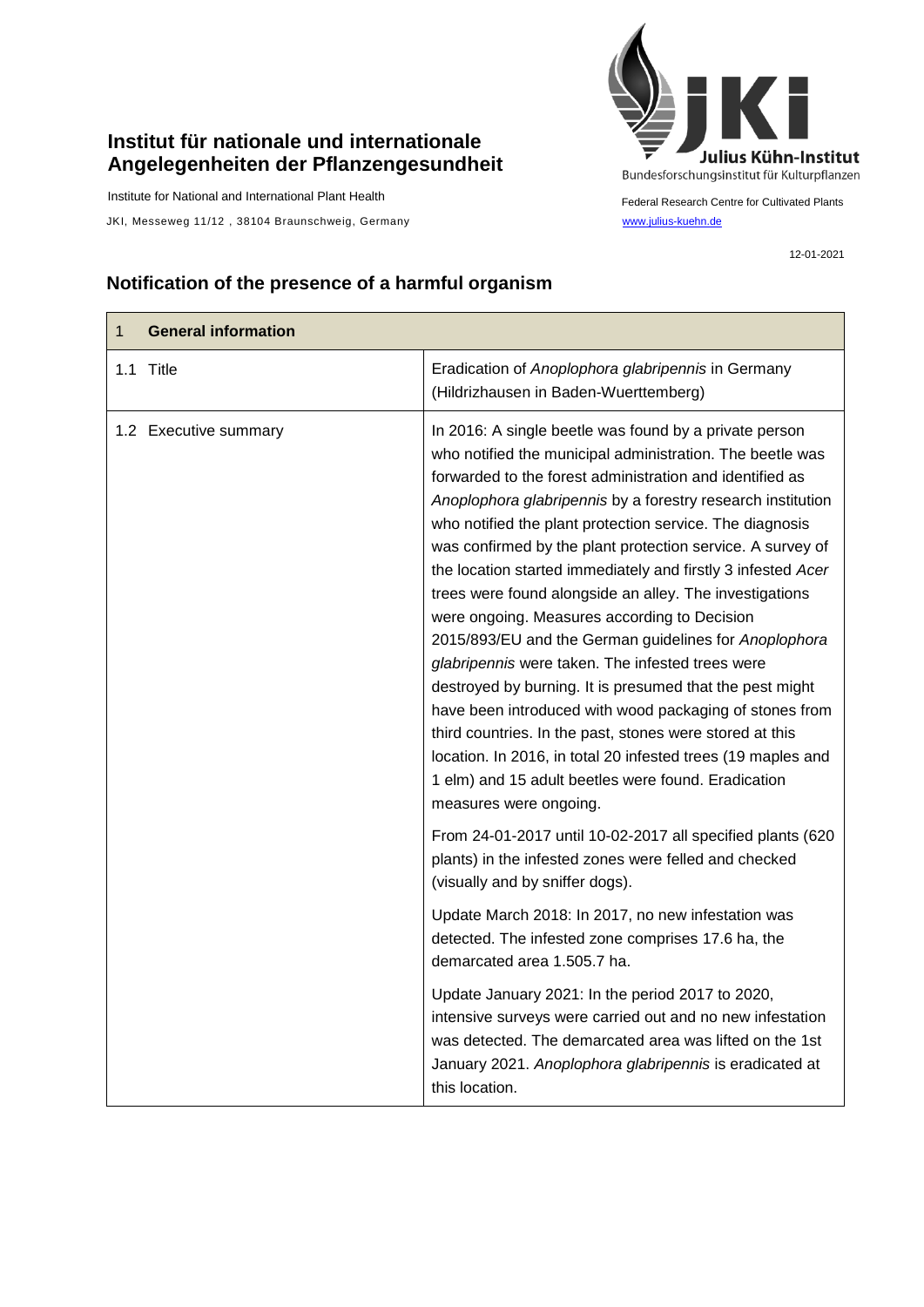| $\overline{2}$ | Information concerning the single authority and responsible persons                                                                   |                                                                                                                                                                                                                                                                                                                                                                                                                 |  |
|----------------|---------------------------------------------------------------------------------------------------------------------------------------|-----------------------------------------------------------------------------------------------------------------------------------------------------------------------------------------------------------------------------------------------------------------------------------------------------------------------------------------------------------------------------------------------------------------|--|
| 2.1            | Notification from                                                                                                                     | Julius Kühn-Institut (JKI),<br>Institute for National and International Plant Health,<br>Germany                                                                                                                                                                                                                                                                                                                |  |
|                | 2.2 Official contact:                                                                                                                 | Katrin Kaminski,<br>Tel: +49(0)531 299 3378, outbreaks@julius-kuehn.de                                                                                                                                                                                                                                                                                                                                          |  |
| 3              | <b>Location</b>                                                                                                                       |                                                                                                                                                                                                                                                                                                                                                                                                                 |  |
| 3.1            | Location                                                                                                                              | In Baden-Wuerttemberg (Hildrizhausen)                                                                                                                                                                                                                                                                                                                                                                           |  |
| 4              | Reason of the notification and the pest status                                                                                        |                                                                                                                                                                                                                                                                                                                                                                                                                 |  |
|                | 4.1 First finding in Germany or in the area                                                                                           | Confirmed appearance of the harmful organism in part of<br>the territory of Germany, in which its presence was<br>previously unknown.                                                                                                                                                                                                                                                                           |  |
|                | 4.2 Pest status of the area where the<br>harmful organism has been found<br>present, after the official confirmation.                 | Absent: Pest found present but eradicated                                                                                                                                                                                                                                                                                                                                                                       |  |
|                | 4.3 Pest status in Germany before the<br>official confirmation of the presence, or<br>suspected presence, of the harmful<br>organism. | Transient, actionable, under eradication                                                                                                                                                                                                                                                                                                                                                                        |  |
|                | 4.4 Pest status in Germany after the<br>official confirmation of the presence of<br>the harmful organism.                             | Transient, actionable, under eradication                                                                                                                                                                                                                                                                                                                                                                        |  |
| 5              | Finding, sampling, testing and confirmation of the harmful organism                                                                   |                                                                                                                                                                                                                                                                                                                                                                                                                 |  |
|                | 5.1 How the presence or appearance of<br>the harmful organism was found.                                                              | Information submitted by private person. On 5th August<br>2016 a private person found a beetle on a balcony. The<br>beetle was brought to the municipal administration who<br>forwarded it to the forestry administration. On 12th August<br>2016 the forest research institution Forstliche Versuchs-<br>und Forschungsanstalt Baden-Württemberg (FVA)<br>identified Anoplophora glabripennis morphologically. |  |
|                | 5.2 Date of finding:                                                                                                                  | 05-08-2016                                                                                                                                                                                                                                                                                                                                                                                                      |  |
|                | 5.3 Sampling for laboratory analysis.                                                                                                 | Date of sampling: 16-08-2016<br>Firstly, 2 beetles, 3 larvae and an egg were identified<br>morphologically. Later on the identification was confirmed<br>by PCR.                                                                                                                                                                                                                                                |  |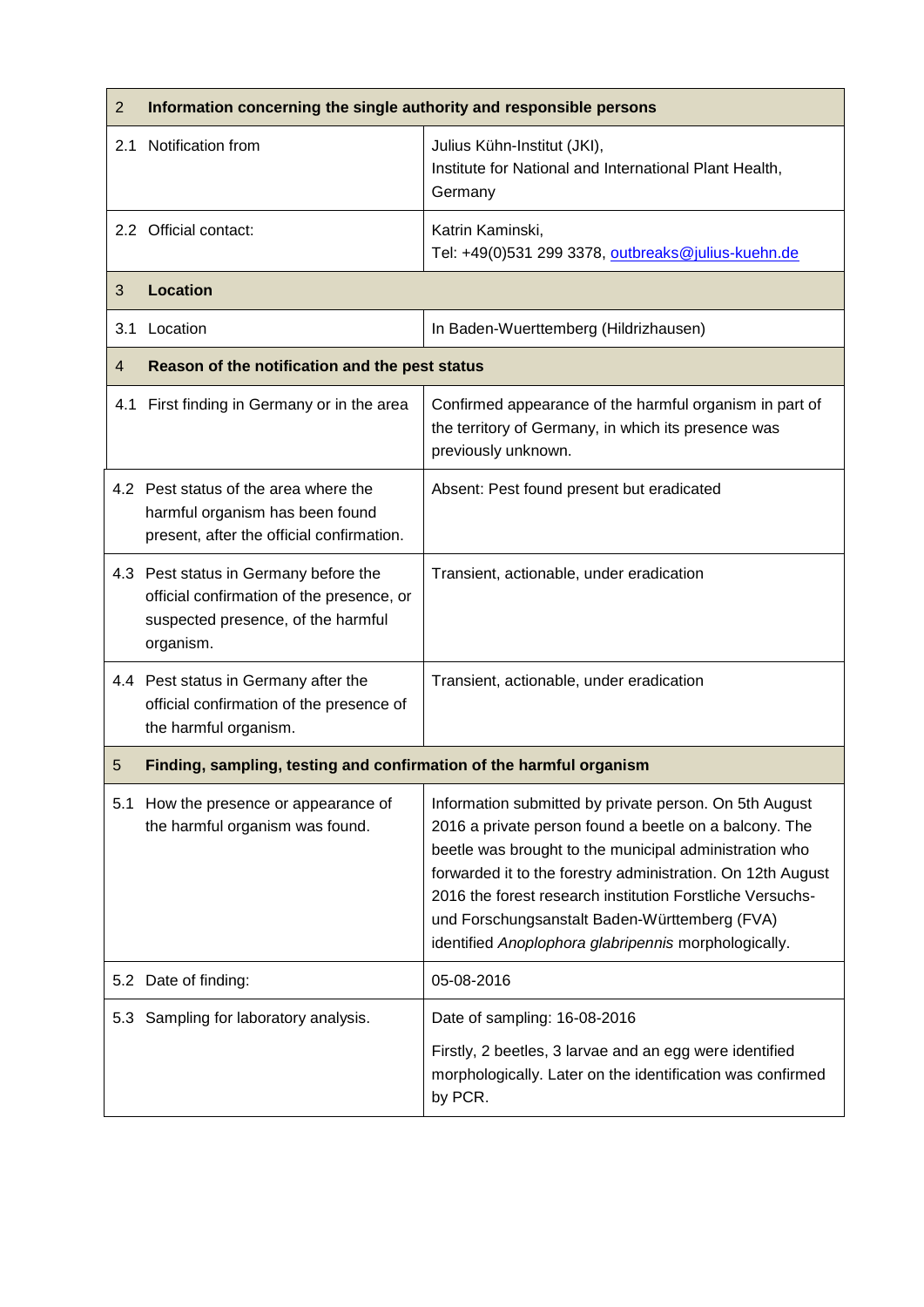|                | 5.4 Name and address of the Laboratory                                   | Landwirtschaftliches Technologiezentrum Augustenberg<br>(LTZ) - Referat 33<br>Neßlerstraße 25<br>76227 Karlsruhe<br>Germany                                                                                                                                                                                                                                                                                                                                |  |
|----------------|--------------------------------------------------------------------------|------------------------------------------------------------------------------------------------------------------------------------------------------------------------------------------------------------------------------------------------------------------------------------------------------------------------------------------------------------------------------------------------------------------------------------------------------------|--|
| 5.5            | Diagnostic method                                                        | Morphologically and PCR                                                                                                                                                                                                                                                                                                                                                                                                                                    |  |
|                | 5.6 Date of official confirmation of the<br>harmful organism's identity. | 18-08-2016                                                                                                                                                                                                                                                                                                                                                                                                                                                 |  |
| 6              | Infested area, and the severity and source of the outbreak in that area  |                                                                                                                                                                                                                                                                                                                                                                                                                                                            |  |
| 6.1            | Characteristics of the infested area<br>and its vicinity.                | Open air - other: public sites                                                                                                                                                                                                                                                                                                                                                                                                                             |  |
|                |                                                                          | Plant already planted, not to be reproduced or moved                                                                                                                                                                                                                                                                                                                                                                                                       |  |
|                | 6.2 Host plants in the infested area and its<br>vicinity                 | Acer, Acer platanoides and Ulmus                                                                                                                                                                                                                                                                                                                                                                                                                           |  |
| 6.3            | Infested plant(s), plant product(s) and<br>other object(s).              | Acer (16 pce.), Acer platanoides (3 pce.), Ulmus (1 pce.)                                                                                                                                                                                                                                                                                                                                                                                                  |  |
|                | 6.4 Severity of the outbreak.                                            | In total 20 trees were found infested. Trees already<br>planted alongside an alley on the outskirts of a village. The<br>outbreak is eradicated.                                                                                                                                                                                                                                                                                                           |  |
|                | 6.5 Source of the outbreak                                               | It is presumed that the pest might have been introduced<br>with wood packaging material or containers from third<br>countries. In the past, containers and stones with wood<br>packaging were stored close to the infested trees.                                                                                                                                                                                                                          |  |
| $\overline{7}$ | <b>Official phytosanitary measures</b>                                   |                                                                                                                                                                                                                                                                                                                                                                                                                                                            |  |
| 7.1            | Adoption of official phytosanitary<br>measures.                          | Official phytosanitary measures have been taken. Those<br>measures were taken inside the demarcated area.<br>Destruction of the infested trees by burning. Official<br>measures according to Decision 2015/893/EU and the<br>German guidelines for Anoplophora glabripennis were<br>taken. The trees in the surrounding were controlled and<br>traps were placed.<br>Eradication measures finished. The demarcated area was<br>lifted on 1st January 2021. |  |
|                |                                                                          |                                                                                                                                                                                                                                                                                                                                                                                                                                                            |  |
|                | 7.2 Date of adoption of the official<br>phytosanitary measures.          | 25-08-2016                                                                                                                                                                                                                                                                                                                                                                                                                                                 |  |
| 7.3            | Objective of the official phytosanitary<br>measures.                     | Eradication                                                                                                                                                                                                                                                                                                                                                                                                                                                |  |